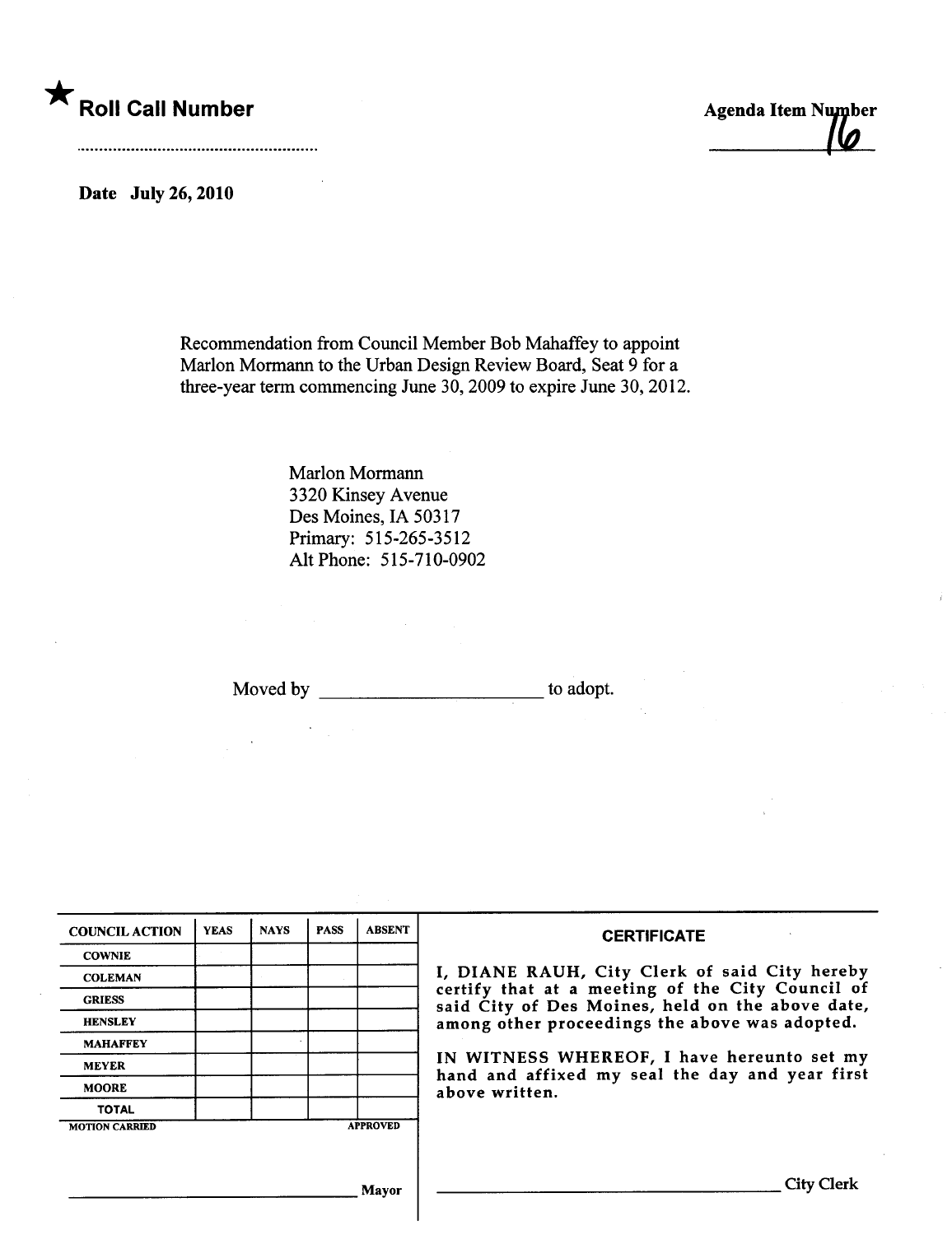## Canney, Tammy L.

From: Sent: To: Subject: Rauh, Diane I. Tuesday, July 20, 2010 8:08 AM Canney, Tammy L. FW: Apply to Serve on a City Board - form submissi

,

Diane Rauh City Clerk City of Des Moines 515-283-42e9 515-237-1645 (fax) dirauh@dmgov.org - - - - -Original Message- - - -- From: website@dmgov.org [mailto:website@dmgov.org] Sent: Monday, July 19, 2010 10:07 PM To: BoardAppointments@dmgov.org Subject: Apply to Serve on a City Board - form submission  $\mathbb{Z}^{\nu}$ Full Name: marIon mormann Address: 332e kinsey ave City: des moines State: IA Zip: 50317 Primary Phone: 515 265 3512 Alternate Phone: 515 710 0902 Email: marlon3320@yahoo.com Occupation: Administrative Law Judge/ Attorney Occupation Duration: 26 years Employer: Iowa Workforce Development Employment Duration: 2e Business Address 1: Business Address 2: Business City: Business State: IA Business Zip: Business Phone: Business Fax: Birth Date: Des Moines Resident: Yes Ward: Ward 2 Residency Duration: 2e Registered Voter: Yes Previous City Employment: No City Employed Relatives: None Check if you have served on Any Board, Commission, or Committee: No List Boards, Commissions and Committees and Date(s) served: None List Boards, Agencies, Civic, Service and/or Professional Organizations to which you are affiliated: Grays Woods Neighborhood Assn. Northeast Neighbors Inc. Indicate other experiences or skills which will contribute to the mission of this Board, Commission or Committee: Owner/Occupant of Des Moines Local Landmark, and National Historic Register home, 15 years. First Board: Urban Design Review Board Second Board: --- Select One ---Third Board: --- Select One ---